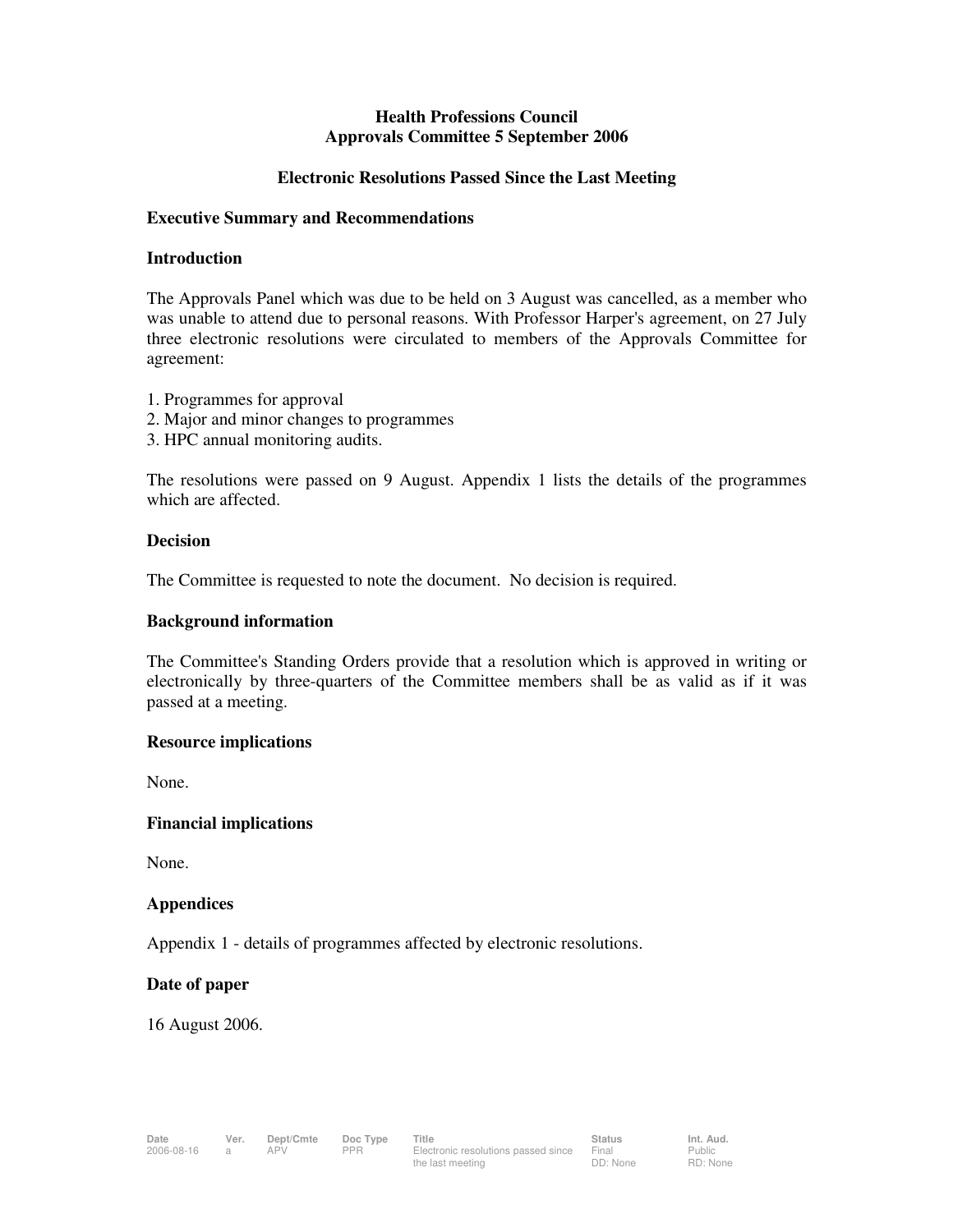# **Appendix 1 - Details of the electronic resolutions passed by the Approvals Committee on 9 August 2006**

## **1. Programme approval**

The Committee agreed that the following programmes should be approved, as the Visitors had confirmed that the conditions had been met and that the programmes met the Standards of Education and Training (SETs):

| <b>Education Provider</b><br><b>Coventry University</b> | <b>Programme Name</b><br>Diploma of HE in Operating<br><b>Department Practice</b> | <b>Delivery mode</b><br>Full-time |
|---------------------------------------------------------|-----------------------------------------------------------------------------------|-----------------------------------|
| University of Hertfordshire MA Art Therapy              |                                                                                   | Full-time/Part-time               |
| University of Hertfordshire                             | <b>BSc</b> (Hons) Dietetics                                                       | Full-time                         |
| University of Sunderland                                | BSc (Hons) Applied Biomedical<br>Sciences                                         | Full-time                         |
| University of<br>Wolverhampton                          | Supplementary Prescribing for<br><b>Allied Health Professionals</b>               | Part-time                         |

The Committee agreed to accept the Visitors' report for the programmes listed below and to approve the programmes, as the conditions had been met and the programmes met the SETs:

| <b>Education Provider</b>       | <b>Programme Name</b>                              | <b>Delivery mode</b> |
|---------------------------------|----------------------------------------------------|----------------------|
| <b>Suffolk College</b>          | BSc (Hons) Diagnostic Radiography                  | Full-time/Part-time  |
| (University of East)<br>Anglia) | BSc (Hons) Oncology and Radiotherapy<br>Technology | Full-time/Part-time  |
| University of Nottingham        | BSc (Hons) Physiotherapy                           | Full-time            |

#### **2. Major and minor changes to programmes**

The Committee agreed to accept the recommendation from the Executive and/or Visitors that the changes listed below were minor and that the programmes continued to meet the Standards of Education and Training:

| <b>Education Provider</b> | <b>Programme Name</b>           | <b>Summary of Changes</b>          |
|---------------------------|---------------------------------|------------------------------------|
| University of             | BSc (Hons) Diagnostic           | Change in academic regulations     |
| <b>Bradford</b>           | Radiography                     | relating to resit opportunities in |
|                           | BSc (Hons) Physiotherapy        | final year                         |
|                           | BSc (Hons) Occupational Therapy |                                    |

Coventry University BSc (Hons) Dietetics An increase in student numbers

(2006 intake)

**Date Ver. Dept/Cmte Doc Type Title Status Status Int. Aud.**<br>2006-08-16 a APV PPR Electronic resolutions passed since Final Public

a APV PPR Electronic resolutions passed since the last meeting

Public RD: None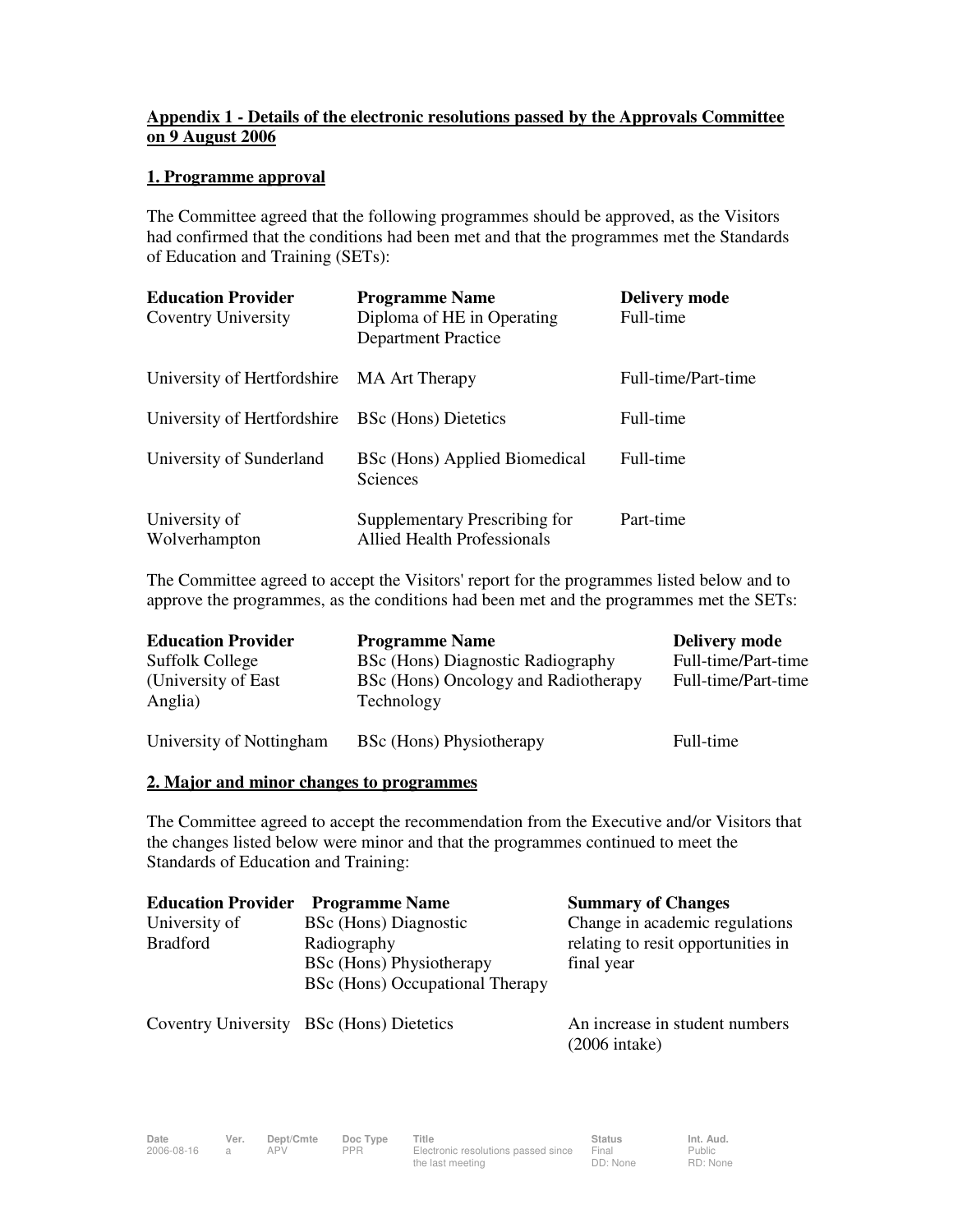| Sheffield Hallam<br>University                          | BSc (Hons) Occupational<br>Therapy                             | Introduction of three new<br>modules                      |
|---------------------------------------------------------|----------------------------------------------------------------|-----------------------------------------------------------|
| University of Ulster                                    | BSc (Hons) Physiotherapy<br>BSc (Hons) Occupational<br>Therapy | An increase in student numbers<br>$(2005 \text{ intake})$ |
| University of Wales                                     | <b>BSc</b> (Hons) Podiatry                                     | Change of assessment<br>methods in three modules          |
| University of the<br>West of England,<br><b>Bristol</b> | BSc (Hons) Physiotherapy                                       | Change of pre-requisites for<br>one module                |

The Committee approved the Visitors' recommendation that the following programme had undergone a major change and that an Approvals Visit was required to assess whether the programme continued to meet the Standards of Education and Training:

| <b>Education Provider Programme Name</b> |                             | <b>Summary of Changes</b>                                                                                                |
|------------------------------------------|-----------------------------|--------------------------------------------------------------------------------------------------------------------------|
| University of                            | BSc (Hons)                  | Redistribution of contents between modules;                                                                              |
| East London                              | Podiatric Medicine          | Creation of new modules; Updating of<br>of learning outcomes: Redistribution of                                          |
|                                          | BSc (Hons)<br>Physiotherapy | assessment within and between modules<br>(taught $\&$ placement) $\&$ a change to the<br>teaching & learning facilities. |

# **3. HPC annual monitoring audits**

The Committee agreed to accept the Visitors' recommendations that the following programmes continued to meet the Standards of Education and Training:

| <b>Education Provider</b>                 | <b>Programme</b>                            |
|-------------------------------------------|---------------------------------------------|
| Cardiff University (Prifysgol Caerdydd)   | BSc (Hons) Occupational Therapy             |
| (Delivered at North East Wales Institute, |                                             |
| Wrexham)                                  |                                             |
| Cardiff University (Prifysgol Caerdydd)   | Pg Dip Occupational Therapy                 |
| (Delivered at University of Wales,        |                                             |
| Bangor)                                   |                                             |
| Cardiff University (Prifysgol Caerdydd)   | Pg Dip Occupational Therapy                 |
| (Delivered at Cardiff University)         |                                             |
| City University                           | PG Dip Music Therapy                        |
| (Delivered at Guildhall School of Music   |                                             |
| $&$ Drama)                                |                                             |
| City University                           | Masters in Music Therapy                    |
| (Delivered at Nordoff-Robbins Music       |                                             |
| Therapy Centre)                           |                                             |
| Glasgow Caledonian University             | <b>MSc</b> Dietetics                        |
| Glasgow Caledonian University             | Pg Dip Dietetics (Pre-Registration)         |
| Glasgow Caledonian University             | <b>BSc(Hons) Radiation Oncology Science</b> |

**Date Ver. Dept/Cmte Doc Type Title Status Status Int. Aud.**<br>2006-08-16 a APV PPR Electronic resolutions passed since Final Public

a APV PPR Electronic resolutions passed since the last meeting